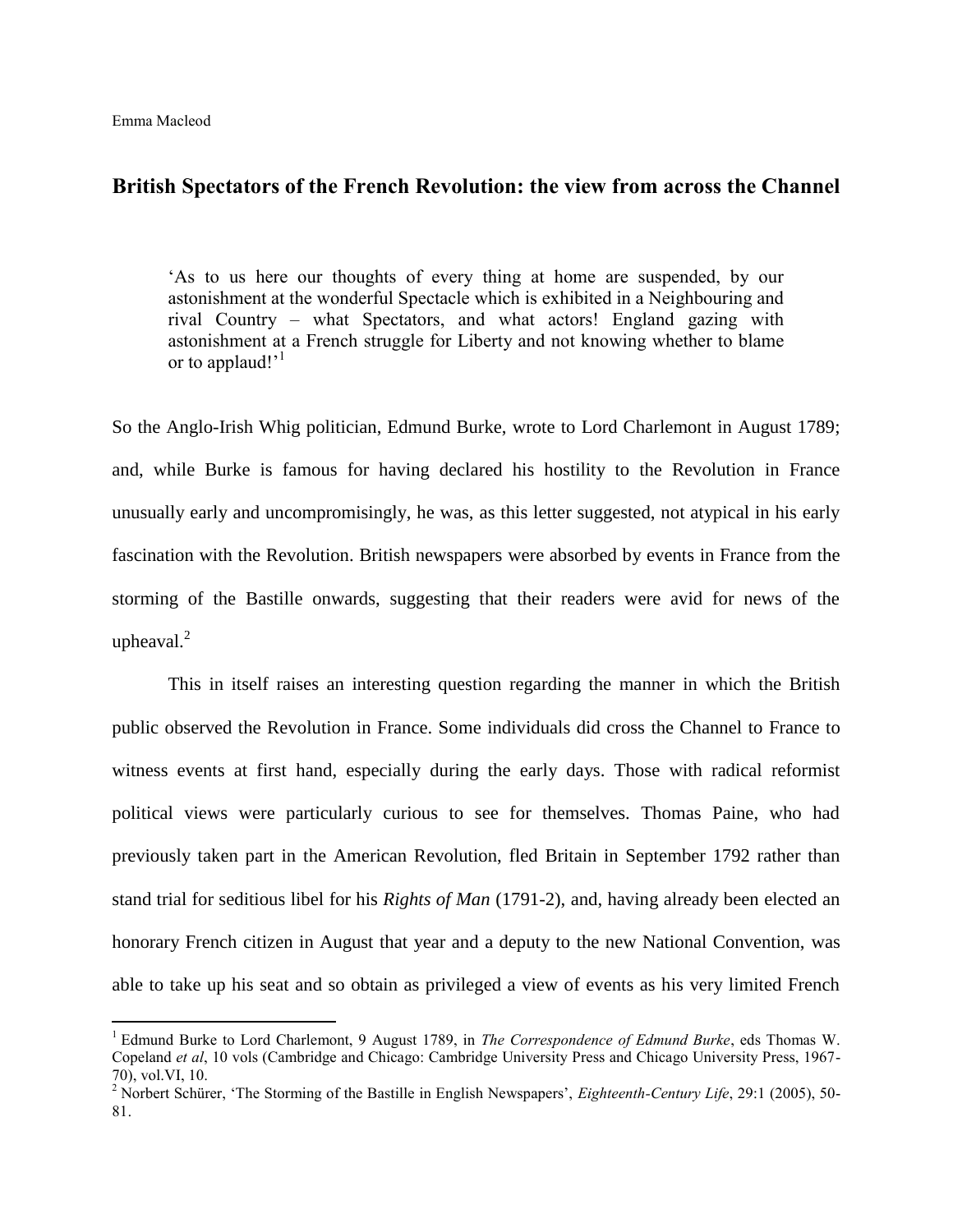language would allow him. Mary Wollstonecraft arrived in Paris in December 1792, by which time she found an established circle of British and American supporters of the Girondin revolutionaries ready to embrace her company, including Paine, Thomas Cooper, Thomas Christie, Helen Maria Williams and Joel Barlow.<sup>3</sup> Opportunities to travel between Britain and France were all but closed after the outbreak of war on 1 February 1793 until the Peace of Amiens was signed in March 1802, but, since some British subjects were thereby trapped in France, a few British eye-witness accounts continued to be produced after this point. The merchant William Russell and his family were bound for a new life in the United States of America in 1794 when their American ship was stopped by a French warship, and they were detained in Brest and then Paris for a year until American diplomacy managed to free them to travel again. Moreover, some intrepid British travellers continued to explore elsewhere on the Continent, and those who journeyed through Germany and the Netherlands recorded their impressions of the impact of the French Revolution there.<sup>4</sup> During the truce of 1802-3, many members of the British elite, who had been deprived for nine years of excursions to France, hurried to take up the renewed opportunity and, if possible, to see or even meet the new Consul, Napoleon Bonaparte.

Nevertheless, the vast majority of Britons "spectated" upon the French Revolution from Britain, at second, third or perhaps fourth hand, their experience of French events mediated at best by letters from eye-witnesses, and far more commonly by newspaper accounts. Some privileged individuals had French friends whose correspondence informed them: Burke, for

<sup>&</sup>lt;sup>3</sup> See Janet Todd, *Mary Wollstonecraft: a revolutionary life* (London: Weidenfeld & Nicolson, 2000), 206-222; Michael Rapport, *Nationality and Citizenship in Revolutionary France: the treatment of foreigners 1789-1799*  (Oxford: Oxford University Press, 2000).

<sup>&</sup>lt;sup>4</sup> See, for instance, Ann Radcliffe, *A Journey made in the Summer of 1794, through Holland and the West Frontier of Germany, with a Return down the Rhine* (Dublin: P. Wogan, *et* al, 1795); Dorothy Wordsworth, 'Journal of a Visit to Hamburgh and of a Journey from Hamburgh to Goslar (1798)', in idem, *The Continental Journals* (Bristol: Thoemmes Press, 1995); and Tsai-Yeh Wang, 'British Women's Travel Writings in the Era of the French Revolution', unpublished PhD thesis (University of Birmingham, 2010).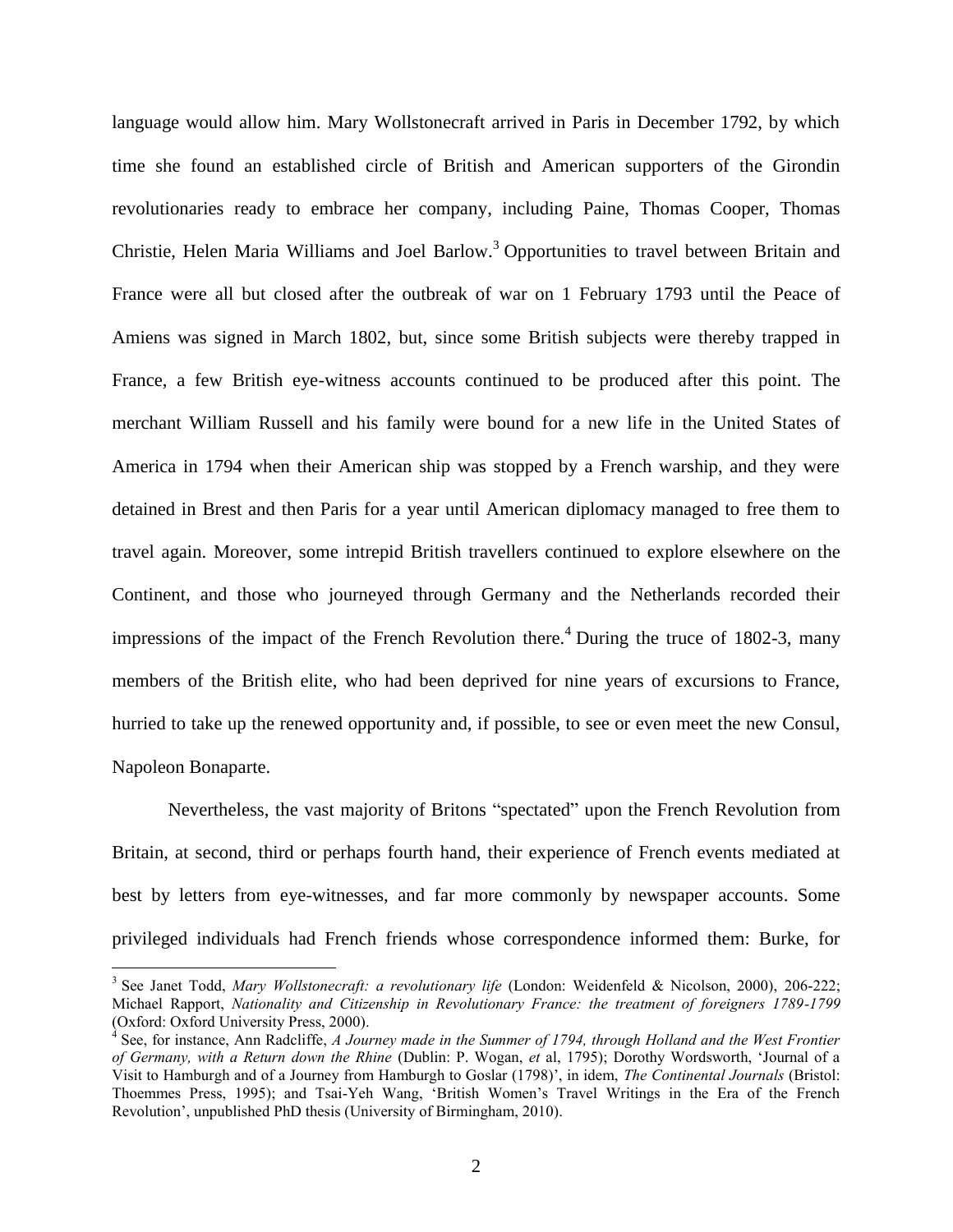instance, was a great deal better informed in this way than has often been allowed.<sup>5</sup> Church sermons, pamphlets, periodicals and graphic satires, however, which probably did a great deal to form the opinion of many British subjects on the French upheaval, were usually themselves fed by newspaper reports. Furthermore, while *The Times* had access to first-hand accounts during the war, few other British newspapers had foreign correspondents. Most acquired their material either from *Le Moniteur*, the French government newspaper, from British commercial and official sources such as diplomatic reports, or from other London newspapers.<sup>6</sup> It is likely, therefore, that relatively few British contemporaries had a very thorough understanding of the Revolution in France.

Moreover, since the reports and commentaries which informed most British spectators about revolutionary events in France were largely written in Britain, their own opinions of the Revolution were also often heavily influenced by many layers of British domestic political debate. While many British observers took considerably longer than Edmund Burke to come to a settled opinion on the French Revolution, as the ebb and flow of the tide of events eventually forced them to change their minds, it is difficult to avoid the conclusions that most if not all of them saw in the Revolution what they wanted to see, and that they viewed it primarily through the prism of British political affairs. It suited conservatives to have a worked example of the ill effects of representative government and republicanism, while liberals wished to see the Revolution fitting into their own historical schema of liberal progress, and radicals hoped to see a model of *ancien regime* monarchy successfully replaced with democratic government. Similarly,

<sup>5</sup> Preface, *Reflections on the Revolution in France*, ed. J.C.D. Clark (Palo Alto, CA: Stanford University Press, 2001), 43-53; Derek Beales, 'Edmund Burke and the Monasteries of France', *Historical Journal*, 48:2 (2005), 422- 36.

<sup>6</sup> Schürer, 'The Storming of the Bastille in English Newspapers', 58; Jeremy Black, *The English Press in the Eighteenth Century* (London: Croon Helm, 1987), 91. The graphic satirist James Gillray spent August 1793 in Flanders with Philip de Loutherbourg, who had been commissioned to produce a large painting to honour the successful British siege of Valenciennes,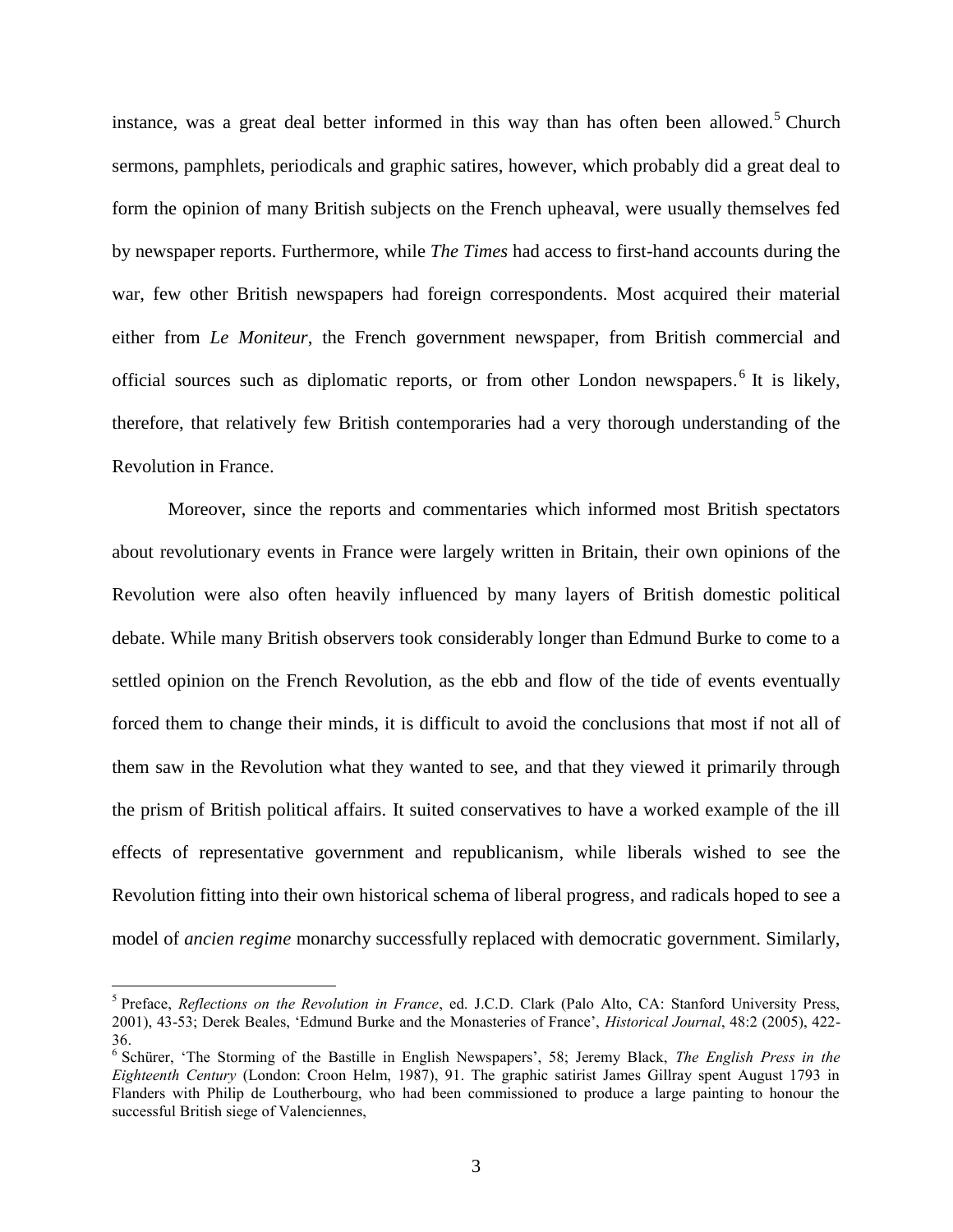the British public often expressed opinions on France in relation to the impact of the Revolution on them, most commonly via the war of 1793-1815.

## *Government and conservative spectators*

By October 1789 any hesitation and doubtful admiration Burke had felt were evaporating, and he was beginning to fear that "the Elements which compose Human Society seem all to be dissolved" in France, "and a world of Monsters to be produc'd in the place of it – where Mirabeau presides as the Grand Anarch".<sup>7</sup> Already the core of his view of the French Revolution had already crystallised: it was to him an assault on the basic foundations of European civilization, in its attack on the old social order and on the Church. At this stage, however, most government ministers and politically conservative commentators reacted to events in France only with mild interest and a degree of *Schadenfreude*. As William Grenville MP, cousin of the Prime Minister William Pitt the Younger, remarked in September 1789, "The main point appears quite secure, that they [the French] will not for many years be in a situation to molest the invaluable peace which we now enjoy."<sup>8</sup> Pitt himself remained resolutely neutral and detached, refusing to help prevent unrest in France by sending flour supplies in June 1789. Others approved of the early stages of the Revolution, believing them to replicate in French circumstances Britain's Glorious Revolution of a century earlier, and assuming that a constitutional monarchy, a measure of political liberty and a degree of religious toleration were all that the French, similarly, aimed at. "We saw a great people reclaiming the inheritance of men, and boldly aspiring to be free", as

<sup>7</sup> Burke to Richard Burke, October 1789, in *Burke Correspondence*, vol. VI, 29-30.

<sup>&</sup>lt;sup>8</sup> William Grenville to the Marquess of Buckingham, 14 September 1789, in the Duke of Buckingham and Chandos (ed.), *Memoirs of the Court and Cabinets of George the Third*, 2 vols (London: Hurst and Blackett, 1853), vol. II, 165, quoted in John Ehrman, *The Younger Pitt*, vol. II, *The Reluctant Transition* (London: Constable, 1983), 47. Grenville became Foreign Secretary in April 1791.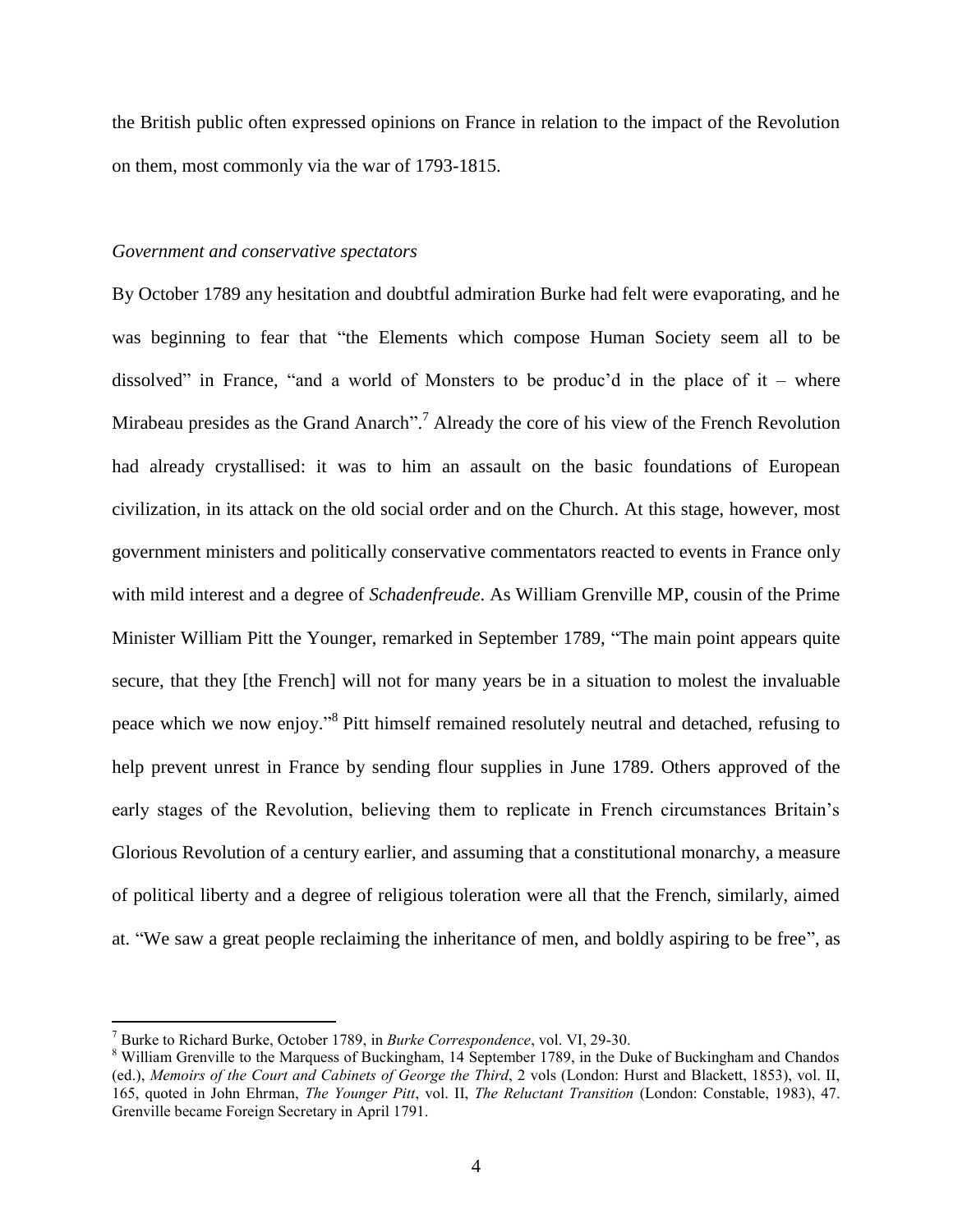Thomas Hardy, professor of ecclesiastical history at the University of Edinburgh later explained.<sup>9</sup>

In his abandonment of neutrality for hostility towards the Revolution, however, Burke merely prefigured the trajectory taken by the majority of other British observers of the Revolution in France. Other conservative British spectators were the first to follow. A small number of them were quickly persuaded by Burke's *Reflections on the Revolution in France* (1790) and his subsequent flow of writings on France, and a few had come to similarly negative conclusions about the Revolution themselves by 1791, such as William Paley and James Boswell; but most conservative observers changed their minds about the Revolution over the course of 1792, because of events in both France and Britain during that year. The increasingly violent and radical progression of events in France was clearly crucial – notably the abolition of the monarchy in August, the "September Massacres" in Paris, and the aggressive foreign policy pursued by the National Convention in November and December. Conservatives were horrified by the atrocities committed by the revolutionaries, and many who had previously sympathised with the Revolution, or had been indifferent to it, began to revile it. They were particularly shocked by the execution of Louis XVI in January 1793, and commemorated him in poems, sermons and prints. The British government withdrew its ambassador in August 1792 upon the deposition of the French monarchy, and expelled the French envoy in January 1793 after the execution of Louis XVI. It was forced to abandon its neutral stance more substantially by a direct French challenge to British strategic interests in the form of the threat to Dutch autonomy in November and December 1792. The Dutch Republic was Britain's ally; moreover, its coastline, if seized by the French, would add considerably to the French ability to threaten the British coast. War was declared by the French National Convention against both Britain and the Dutch

<sup>9</sup> Thomas Hardy, *The Patriot* (Edinburgh: J. Dickson and G. Nicol, 1793), 4.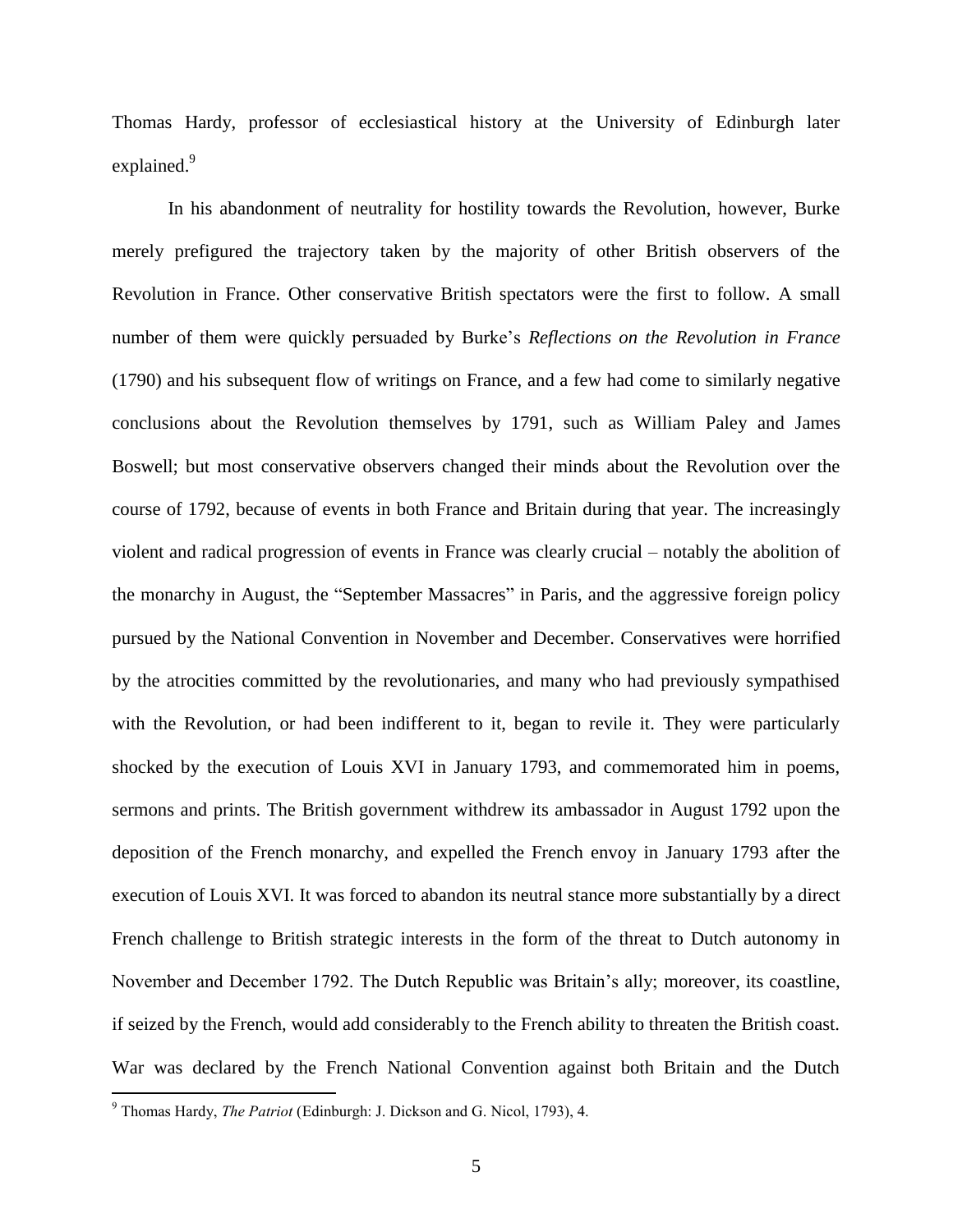Republic on 1 February 1793, but had the French delayed declaring hostilities much longer, it is likely that the British would have resorted to arms themselves.<sup>10</sup>

Ministers' and loyalists' change of heart regarding the French Revolution, however, also had much to do with the alarm they felt caused by the surge of radicalism in Britain itself from as early as January 1792, inspired and emboldened by the French Revolution. They believed that the British system of a parliamentary monarchy and the rule of law, combined with a propertybased social order, were what guaranteed British liberties and commercial prosperity. Inequality was both natural and divinely ordained, and hereditary power was necessary to ensure stability and order. The radical movement, stimulated by the French example, seemed to threaten the social and political order, and the security of property. Conservatives therefore came to agree with Burke that the French Revolution was "the common enemy of all governments, and of all establishments, religious and civil"; and that Jacobinism was a "spirit of restlessness and intrigue", a "tremendous monster".<sup>11</sup> In response, the British government both encouraged and prompted loyal Britons to help to quell radical activity at home by means of propaganda, loyal associations, militarisation and intimidation.

Furthermore, while they were deeply hostile to the French Revolution from 1792 onwards, the great majority of government ministers and loyalists in Britain were too preoccupied with British politics and society to be convinced that France must be returned to either its pre-1789 regime or one of the early revolutionary variants. So long as stability was recovered in France, ultimately they were prepared to endorse treating for peace with any form

<sup>&</sup>lt;sup>10</sup> Jeremy Black, *British Foreign Policy in an Age of Revolutions, 1783-1793* (Cambridge: Cambridge University Press, 1994), 437-56.

<sup>&</sup>lt;sup>11</sup> The *Anti-Jacobin Review and Magazine; or, Monthly Political and Literary Censor*, 2:7 (January 1799), 12; Henry Dundas to Sir James Murray, 12 September 1792, quoted in Harvey Mitchell, *The Underground War Against Revolutionary France. The Missions of William Wickham 1794-1800* (Oxford: Oxford University Press, 1965), 26; the Duke of Portland to William Pitt, 5 October 1798, in *The Later Correspondence of George III*, ed. A. Aspinall, 5 vols (Cambridge: Cambridge University Press, 1962-8), vol. III, 135.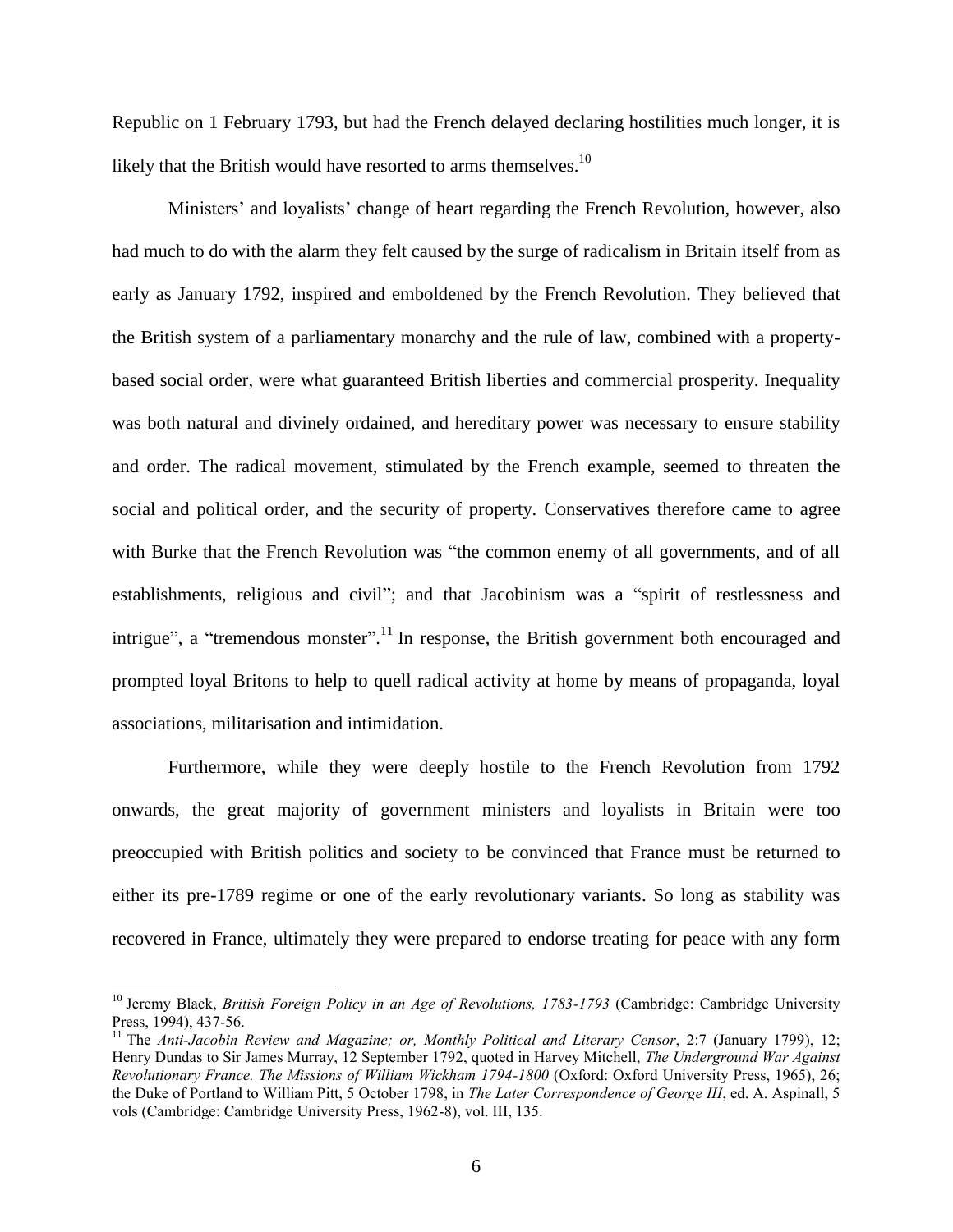of government there, even if they did not approve of the successive French Revolutionary regimes. A small number of conservative British officials and commentators, however, supported Burke's view that the primary objects of the war ought to be the defeat of the Revolution where it had begun, in France, and the restoration of the ancient French monarchy.<sup>12</sup> Most ministers and loyalists were more exercised by the impact of Revolutionary principles on French foreign policy and British radicalism than they were by the principles of 'liberty, equality and fraternity' themselves; but Burke and other 'crusading' writers and politicians were fixated by the Revolutionary principles themselves, believing that only by stamping them out could their threat to the social order be removed, and that they could only be destroyed by counter-revolution in France. Writers such as John Bowles, John Gifford and John Robison believed that the French Revolution was based on false and abstract ideas of liberty and sovereignty. Abbé Barruel's conspiracy theory of the French Revolution, published in 1797, was highly compatible with Burke's own ideas on the genesis of the Revolution, and Bowles and other writers agreed that the Revolution was the result of "a deep and vast conspiracy against all the ancient institutions of Europe, civil, political, and religious" which had been brewed for decades by the propagation of Voltaire's infidel philosophy and "licentious" German writings.<sup>13</sup> Its success in instituting a republican government in France was "the establishment of eternal hostility against all real liberty, and consequently that of Britain".<sup>14</sup> Only a complete counter-revolution, restoring the ancient Bourbon monarchy to France, could cure the disease.

<sup>&</sup>lt;sup>12</sup> Government ministers in this category included William Windham, the Duke of Portland, Lord Spencer and, increasingly, William Grenville.

<sup>13</sup> Abbé Augustin de Barruel, *Mémoires pour servir à l'histoire du Jacobinisme* (1797; London: Philip le Boussonnier & Co., 1798); [John Bowles], *Letters of the Ghost of Alfred, Addressed to the Hon. Thomas Erskine, and the Hon. Charles James Fox, on the Occasion of the State Trials at the Close of the Year 1794, and the Beginning of the Year 1795* (London: J. Wright, 1798), 49.

<sup>&</sup>lt;sup>14</sup> Arthur Young, *The Example of France a Warning to Britain*, 4<sup>th</sup> edition (1793; London: W. Richardson, 1794), 210.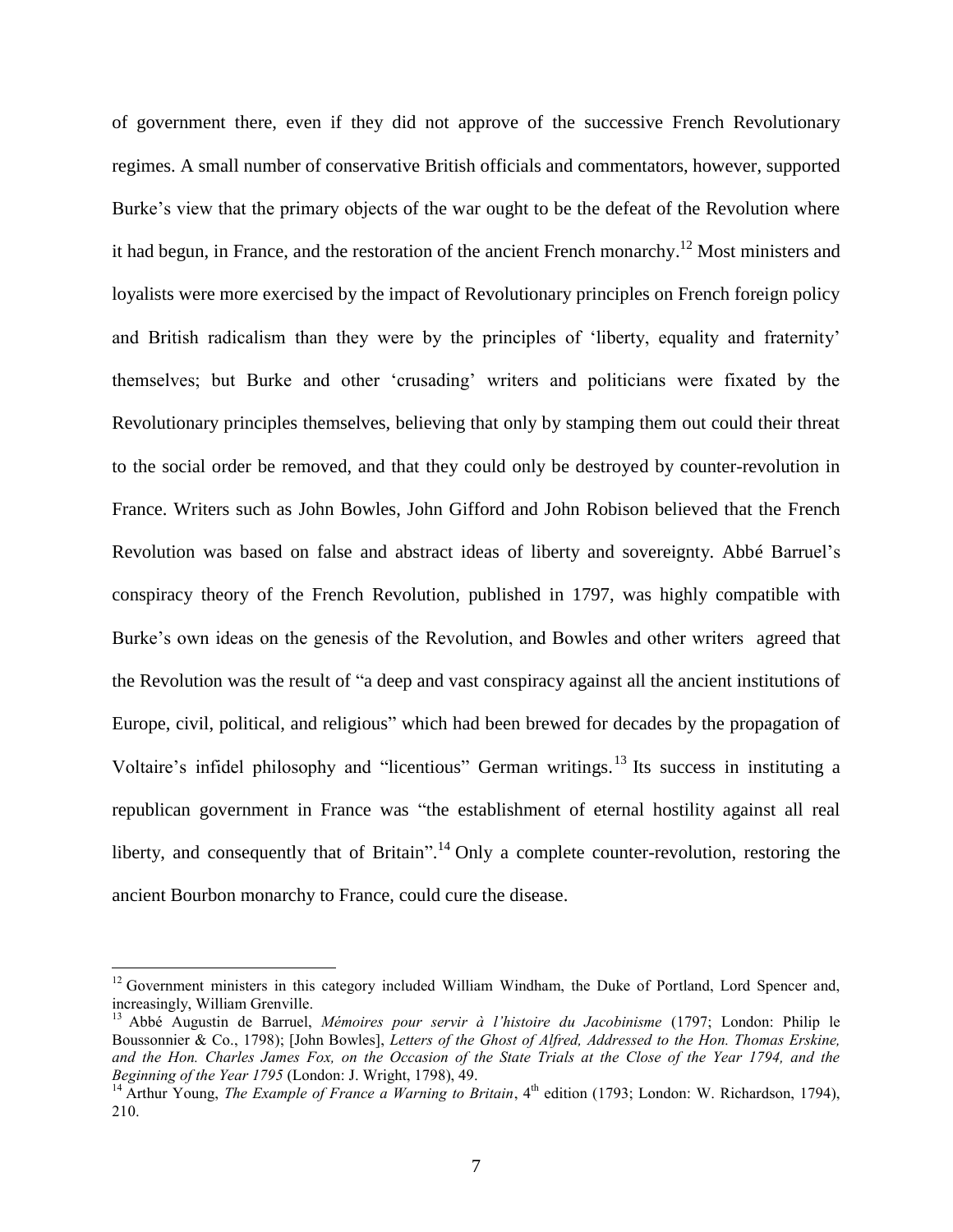# *Liberal opposition Whigs*

 $\overline{a}$ 

Divided attitudes towards the French Revolution had a devastating effect on the main opposition grouping in the British Parliament, the Foxite Whigs, led nominally by the Duke of Portland and substantially by Charles James Fox. The Revolution had initially been welcomed with effusive joy by most, if not all, of the opposition Whigs. Like the conservatives, they had all initially assumed that the Revolution was the French equivalent of the Glorious Revolution of 1688-9. Some, such as Fox, did not ever deviate from this view, continuing to believe that it was a splendid addition to a long succession of totemic events – the Reformation, the English Civil War, the Glorious Revolution and the American Revolution – which all aimed, not so much to institute popular sovereignty, as to reduce executive power. As Samuel Whitbread asked the House of Commons in 1793,

'What brought about that great event the Reformation? Not the theories or speculations of philosophers, but the impolitic avarice and injustice of the church of Rome. What brought about the catastrophe of Charles the first? – What the Revolution in this country? The oppressions of the executive govt. To the same cause America owes her freedom. Lastly, what brought about the Revolution in France? The misery of the people; the pride, injustice, avarice, and cruelty of the court.' 15

The opposition Whigs were strongly committed to the limitation of crown power because of their own struggle against George III, who had ejected them from government in 1783, and who was still determined to keep them out of power ten years later.

The increasing brutality of the Revolution in France from 1792 onwards provoked doubts, however, and the extension of the European war to Britain in 1793 made the Revolution a matter of national security, forcing opposition MPs to decide the relative importance of the

<sup>15</sup> Samuel Whitbread to the House of Commons, 7 May 1793, in *The Parliamentary History of England, From the Earliest Period to the Year 1803*, 36 vols (London: Longman & co., 1806-20) [hereafter *PH*], vol. XXX, 881.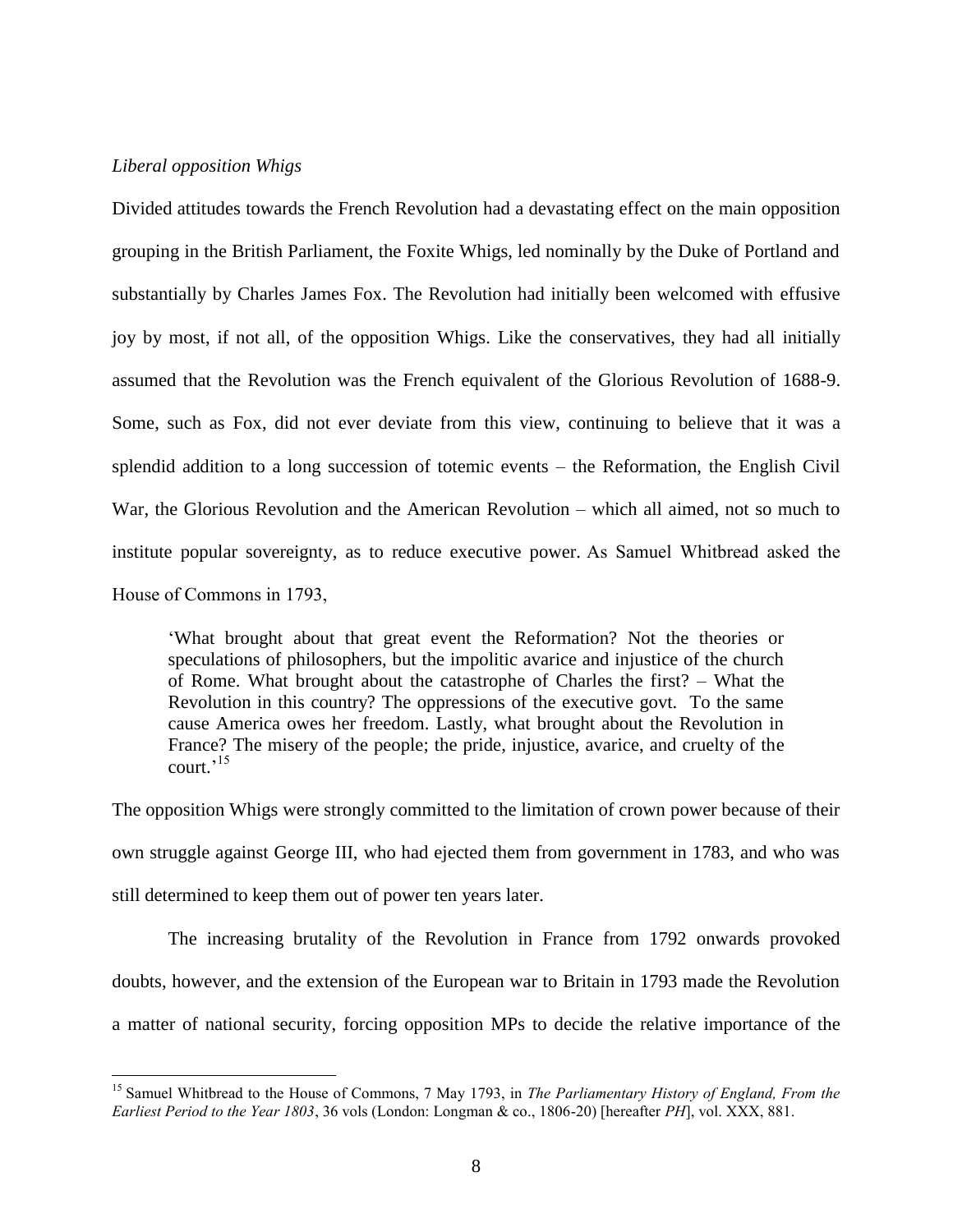existence of a parliamentary opposition and the issue of national security. For some, such as Fox, Richard Brinsley Sheridan, Charles Grey and Thomas Erskine, the existence of an opposition in Parliament was of such fundamental importance that it helped to shape their views on the Revolution and the war. For others, such as Portland, William Windham and Lord Spencer, national security came first, and between 1791 and 1794 these MPs gradually elected to leave the opposition benches to support (and, in some cases, to join) the government for the duration of the military conflict. They shifted sides only because of their ideological hostility to the Revolution, and their hatred of Revolutionary principles had had to be sufficiently great to overcome their considerable party political reluctance to move, so they were often among the most committed counter-revolutionaries on the government benches.

Equally, the rift in the party caused the Foxites (fewer than half of the old opposition group) to become still more deeply committed to their position in opposition and to their stance on the French Revolution and the war, which now became a significant factor in the early consolidation of this group of MPs as a parliamentary party.<sup>16</sup> Although they were shocked by the events of August and September 1792 in France, the Foxites tried to explain these and other revolutionary atrocities, accusing conservatives of exaggerating their extent, and claiming that their causes were understandable if not legitimate. They often suggested that the Revolution had unleashed so immense a supply of energy, previously pent-up under absolutist oppression, that it could not immediately be brought under control. It was regrettable, but only natural, that those who had suffered great inhumanities at the hands of royal despotism should have to vent their fury when it became possible for them to do so. Moreover, the French were not the only aggressors in Europe. The Foxites condemned the continental war against revolutionary France as a war of plunder-hungry European despots against the very principle of liberty. Austria and

<sup>16</sup> Frank O'Gorman, *The Whig Party and the French Revolution* (London: Macmillan, 1967).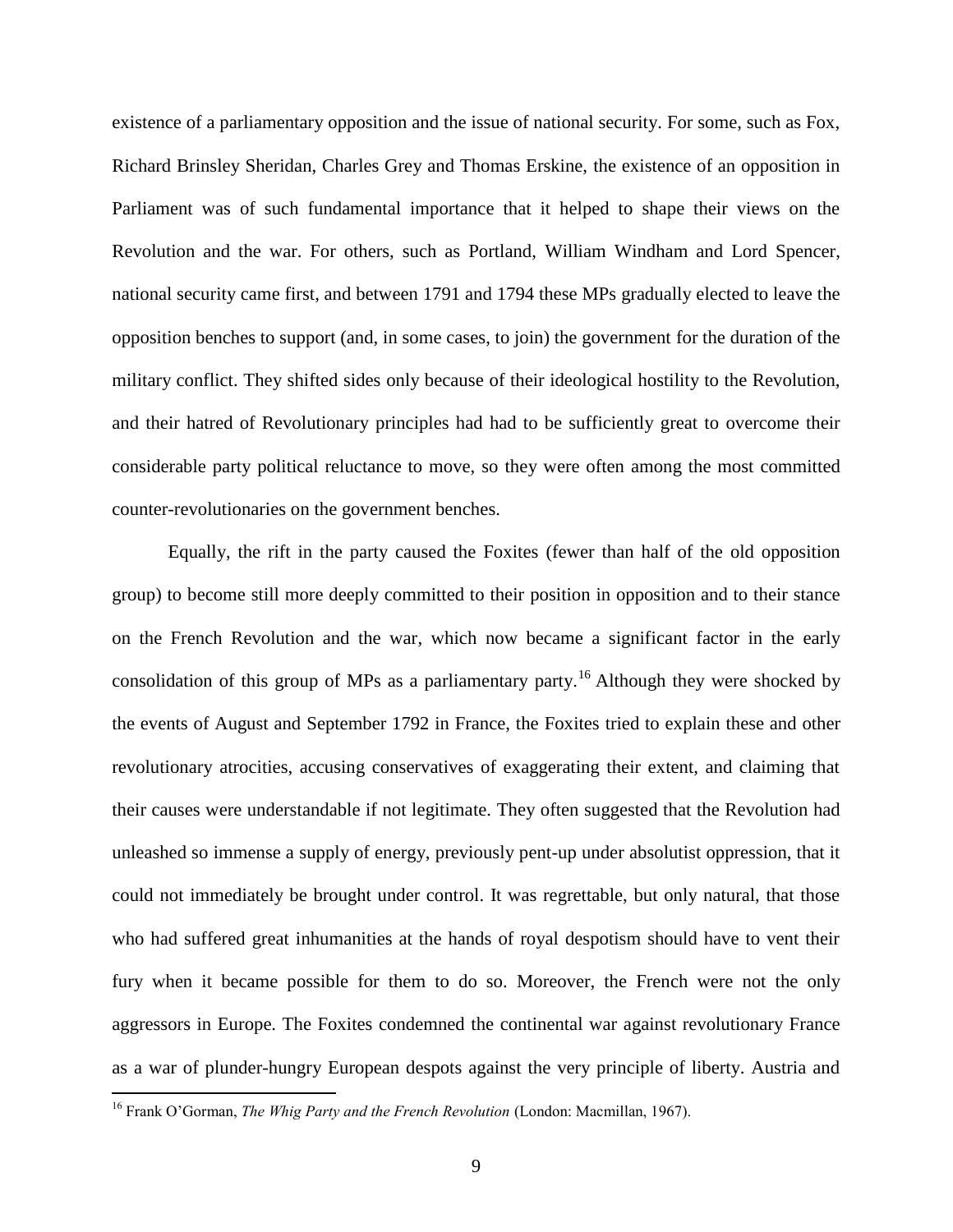Prussia had declared war against France in April and June 1792 respectively, because of which the Revolution had quickly slid off the rails into horrifying violence. Britain had chosen to fight on the same side as Russia, Austria and Prussia – states which had carved up Poland between them – on whose side Britain ought to be ashamed to fight. As Fox put it to the House of Commons in April 1793:

'If, as he [Fox] feared, this war was undertaken against principles, let us look to the conduct of Germany, Russia and Prussia and, if the spirit of chivalry was so alive amongst us, see if there were no giants, no monsters, no principles against which we had better turn our arms.'<sup>17</sup>

The opposition Whigs even expressed gladness when French armies defeated Coalition armies, earning them their portrayal in graphic satires as "fifth columnists" and "Jacobins".

It is not surprising, therefore, that contemporaries were convinced that the Foxites were keen supporters of the French Republic throughout the 1790s. In fact, however, they too had been disillusioned by French politics and successive revolutionary regimes after 1792, though they approved of the overthrow of the monarchy and insisted that it could not and should not be restored, and that the war should be ended. They were initially open-minded about Napoleon Bonaparte, despite the fact that he had overthrown the existing constitution, and despite many other examples of illiberal actions and policies, because he pursued peace energetically. Fox wrote gloomily that, since there was now no political liberty left in the world, Bonaparte was "the fittest person to be the master".<sup>18</sup> But he, too, was a disappointment to Fox. When Fox travelled to Paris during the Peace of Amiens in 1802, he disapproved of the quasi-monarchical

<sup>&</sup>lt;sup>17</sup> Fox to the House of Commons, 25 April 1793, *PH*, vol. XXX, 724.

<sup>18</sup> Fox to Thomas Maitland, 1801, in *Memorials and Correspondence of Charles James Fox*, ed. Lord John Russell, 4 vols (London: Bentley, 1853-7), vol. III, 345.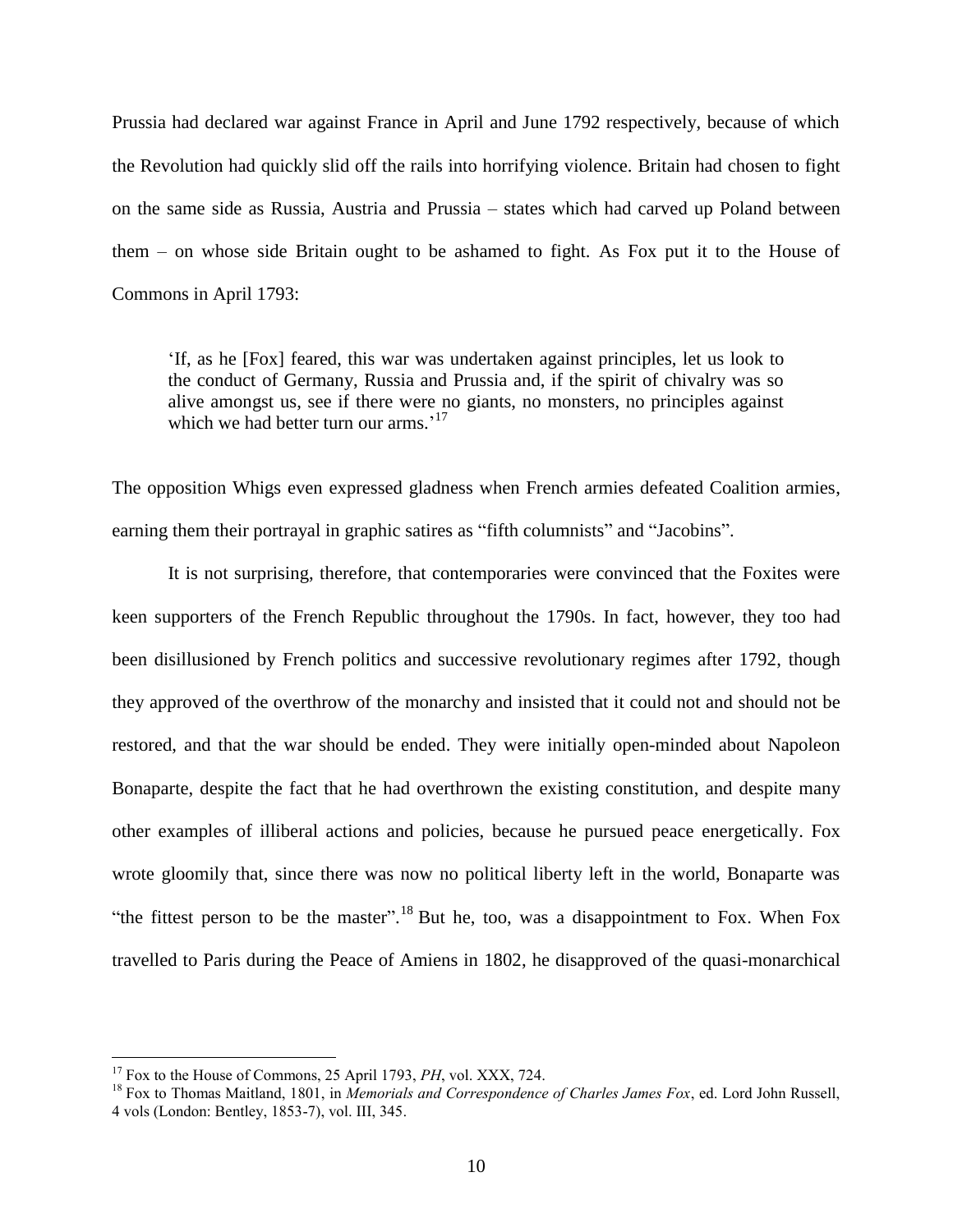pomp and ceremony surrounding Bonaparte, and argued with him over the need to retain a large military establishment during peace, and over freedom of the press.<sup>19</sup>

Nevertheless, such was the Foxites' commitment to their mythology of progress against overmighty monarchies, that they remained committed to their view that the French Revolution, before the rise to power of the Jacobins and the institution of the Terror, had been a wonderful development. They saw it as essentially Whiggish and did not recognise its inherent radicalism and democratic purpose. Unlike Burkean conservatives, who came to believe that the Revolution was *in toto* the result of a dark and deep-rooted ideological conspiracy, and even more moderate loyalists, who changed their view of the early years of the Revolution because of its later trajectory, the Foxites continued to believe that the Revolution had begun gloriously and had had the potential to continue well. It had been instigated by heroes and acquaintances of theirs, such as the Marquis de Lafayette, and it had deviated horribly, not because of any integral defect, but because of the malign interference of despotic foreign powers.

## *Radical reformers*

 $\overline{a}$ 

Radical reformers in Britain were even more enthusiastic about the Revolution in France than the

Foxite Whigs. They admired its heroism and applauded its purpose.

'The People of France had for many centuries groaned under the most horrible despotism that the human imagination can conceive. … To overthrow this villainous combination of the FEW against the liberty, property, and happiness of the MANY, in the year 1789, the whole Nation actuated as it were by one general impulse, rose up, 'hurled the Tyrant from his throne', and established the RIGHTS OF MAN'. 20

<sup>19</sup> L.G. Mitchell, *Charles James Fox* (Oxford: Oxford University Press, 1992), pp.123-5, 159-61, 165-9, 174-7. Bonaparte let Fox down finally by failing to agree peace terms with the Ministry of all the Talents in which Fox was Foreign Secretary in 1806. Ibid., 234-5.

<sup>20</sup> [Daniel Isaac Eaton], *Extermination, or an Appeal to the People of England on the Present War, with France* (London: D. I. Eaton, 1793), 4-6.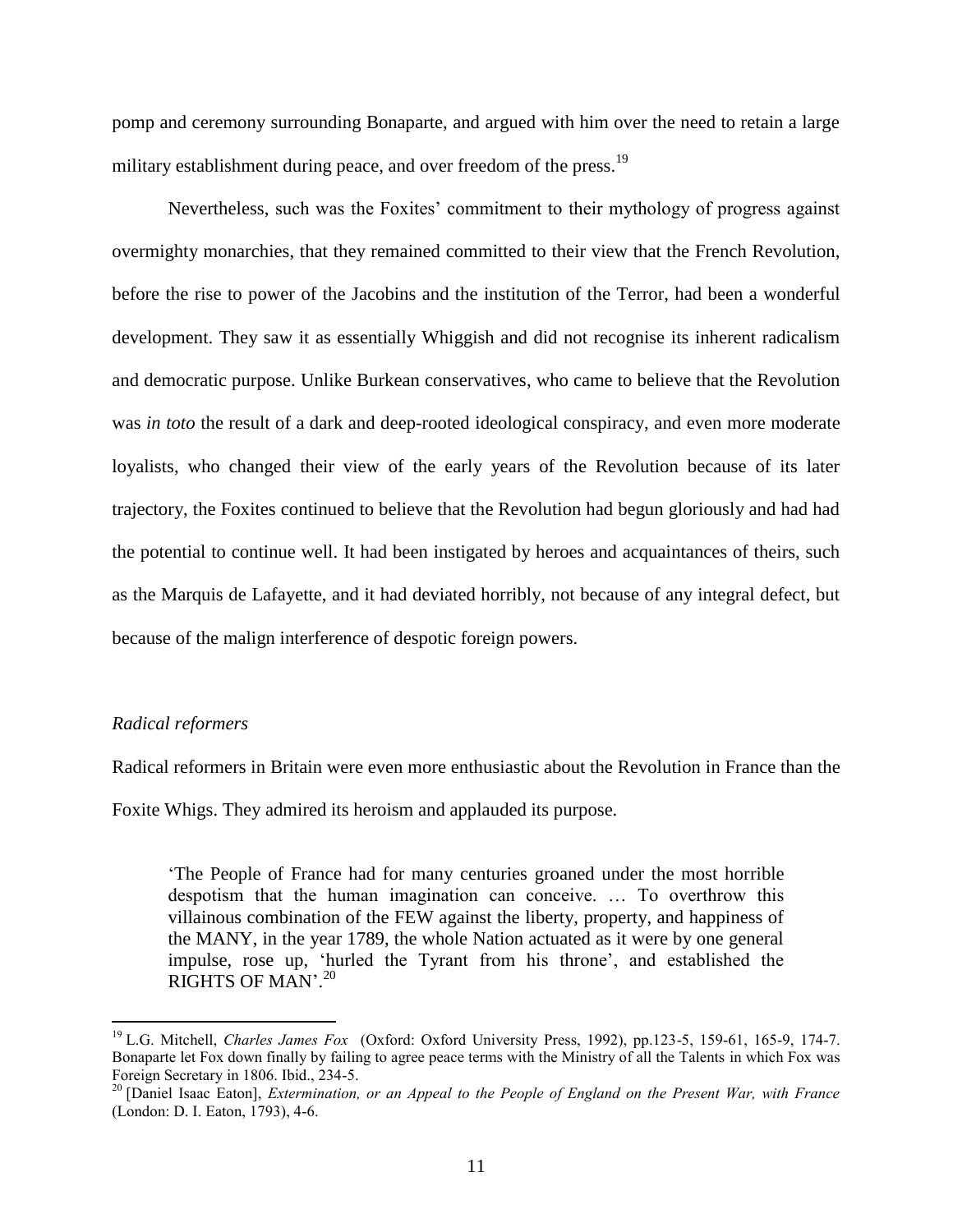They held dinners in towns in different parts of Britain to commemorate the anniversaries of the fall of the Bastille in Paris from 1790, and radical clubs and societies were established in such places as Manchester, Birmingham, Norwich, Sheffield, Derby, Dublin and Belfast in 1791 to discuss events in France. Many other societies emerged in 1792, more radical and with a higher proportion of artisans and tradesmen in their memberships. In a term clearly borrowed from the French, Scottish radicals held "national conventions" in Edinburgh in December 1792, May 1793 and October 1793, and a British Convention with English and Irish delegates in November-December 1793. They toasted "the Armies of Liberty", and used French revolutionary phrases, songs and symbols – *Ça ira,* the *Marseillaise*, liberty trees, Jacobin oaths, and the title of "citizen". Radical sympathy for the French project overflowed in practical measures of support such as the sending of addresses and delegates to encourage the National Convention, and clothing, shoes, blankets and ammunition to help the "soldiers of Liberty".

Like the opposition Whigs, radicals saw the Revolution in France as the successor of the Glorious and American Revolutions, and proof that human progress was on the march; they believed that reform would now seize the rest of Europe. Richard Price, the Unitarian leader and economist, famously spoke in the sermon which provoked Burke to write his *Reflections on the Revolution in France*, of "the ardour for liberty catching and spreading; a general amendment beginning in human affairs" as a result of the American and French Revolutions.<sup>21</sup> Radicals recognised, however, unlike the Foxites, that the French Revolution was more progressive than either the Glorious or the American Revolutions. Conservatives had seen this too, but the radicals admired and welcomed it, at least until violence drowned the advantages won by the

<sup>&</sup>lt;sup>21</sup> Richard Price, *A Discourse on the Love of our Country, delivered on Nov. 4, 1789, at the meeting-house in the Old Jewry, to the Society Commemorating the Revolution in Great Britain*, 6th edition (London: T. Cadell, 1790), 50.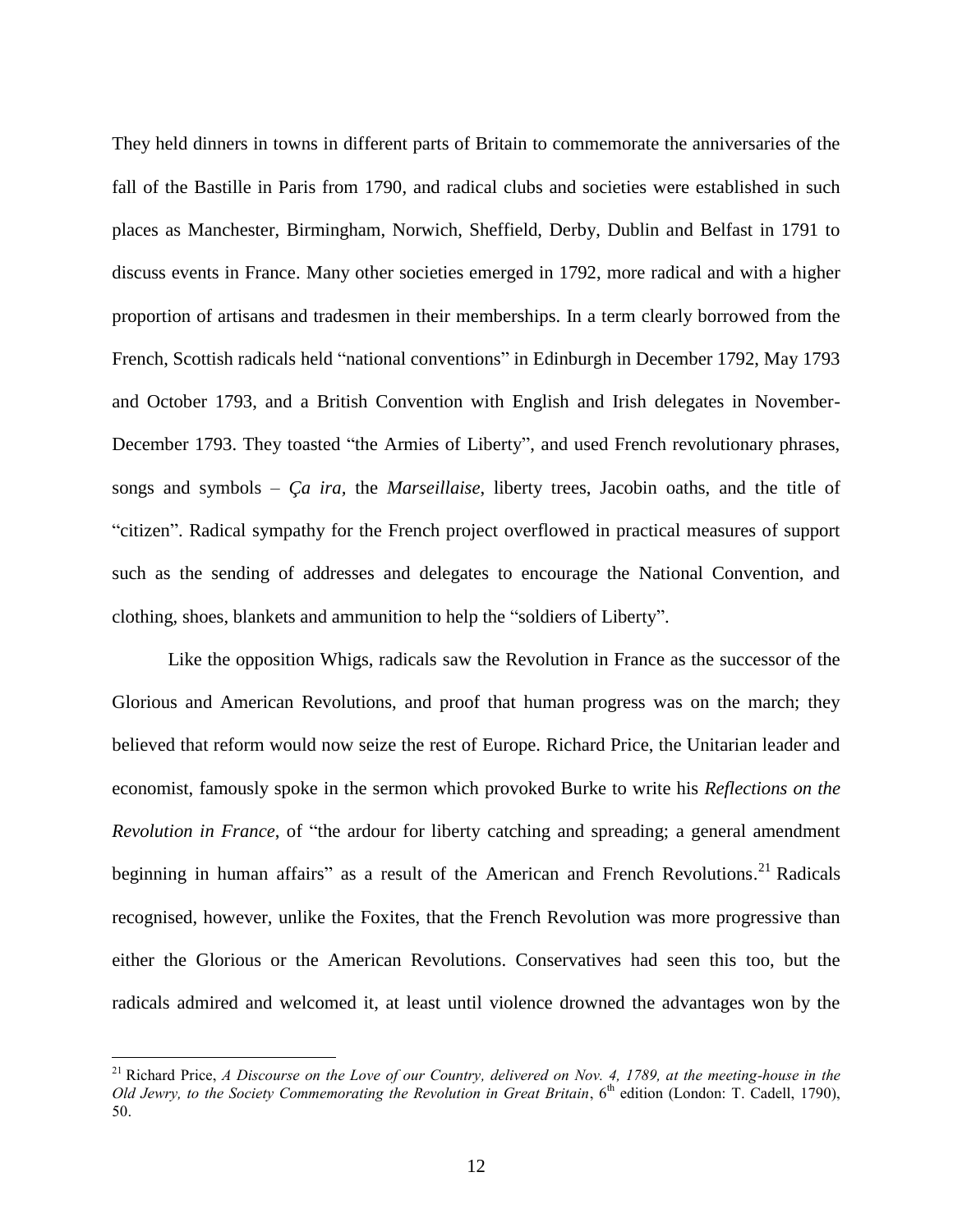political and social upheaval in France. Thomas Paine argued in *Rights of Man,* Part One (1791) that French revolutionary principles – the abolition of hereditary monarchy and aristocracy, and the natural right of all men to an active political voice – must now be applied not only to the old despotisms of Europe, but also to British politics and society. Many others added their voices and writings to this call. The London Corresponding Society informed the National Convention in 1792: "Frenchmen, you are already free, but Britons are preparing to be so."<sup>22</sup> Mary Wollstonecraft even urged greater social radicalism on France itself, dedicating her *Vindication of the Rights of Woman* (1792) to Talleyrand, urging him to ensure that equal education was offered to girls and women in France as was available for boys and men.

The radicals were hostile towards the British war against France because of their support for the Revolution, although this resulted in the great weakening of their case among contemporaries, because it allowed loyalists to portray them as unpatriotic and even treasonable, and the government to pass a raft of legislation designed to repress their campaigns (which the radicals, without any apparent sense of irony, described as a British "system of terror").<sup>23</sup> Nevertheless, they defended Jacobinism throughout the 1790s; like the Foxites, they explained atrocities by the magnitude of the cataclysm, and they tried to argue that they were not integrally connected to the political principles which had caused the Revolution. There is even some evidence that a few radicals asserted that, should the French successfully invade Britain, they would either refuse to resist them or that they might even join them in fighting British defending forces.<sup>24</sup>

<sup>&</sup>lt;sup>22</sup> London Corresponding Society address quoted from the *London Chronicle*, 12 Nov. 1792, cited in Clive Emsley, *British Society and the French Wars 1793-1815* (London: Macmillan, 1979), 14.

<sup>23</sup> E.g. John Thelwall, *An Appeal to Popular Opinion, Against Kidnapping & Murder* (London: J. S. Jordan, 1796), 52.

<sup>24</sup> See Emma Vincent Macleod, *A War of Ideas: British Attitudes to the Wars Against Revolutionary France 1792- 1802* (Aldershot: Ashgate, 1998), 124.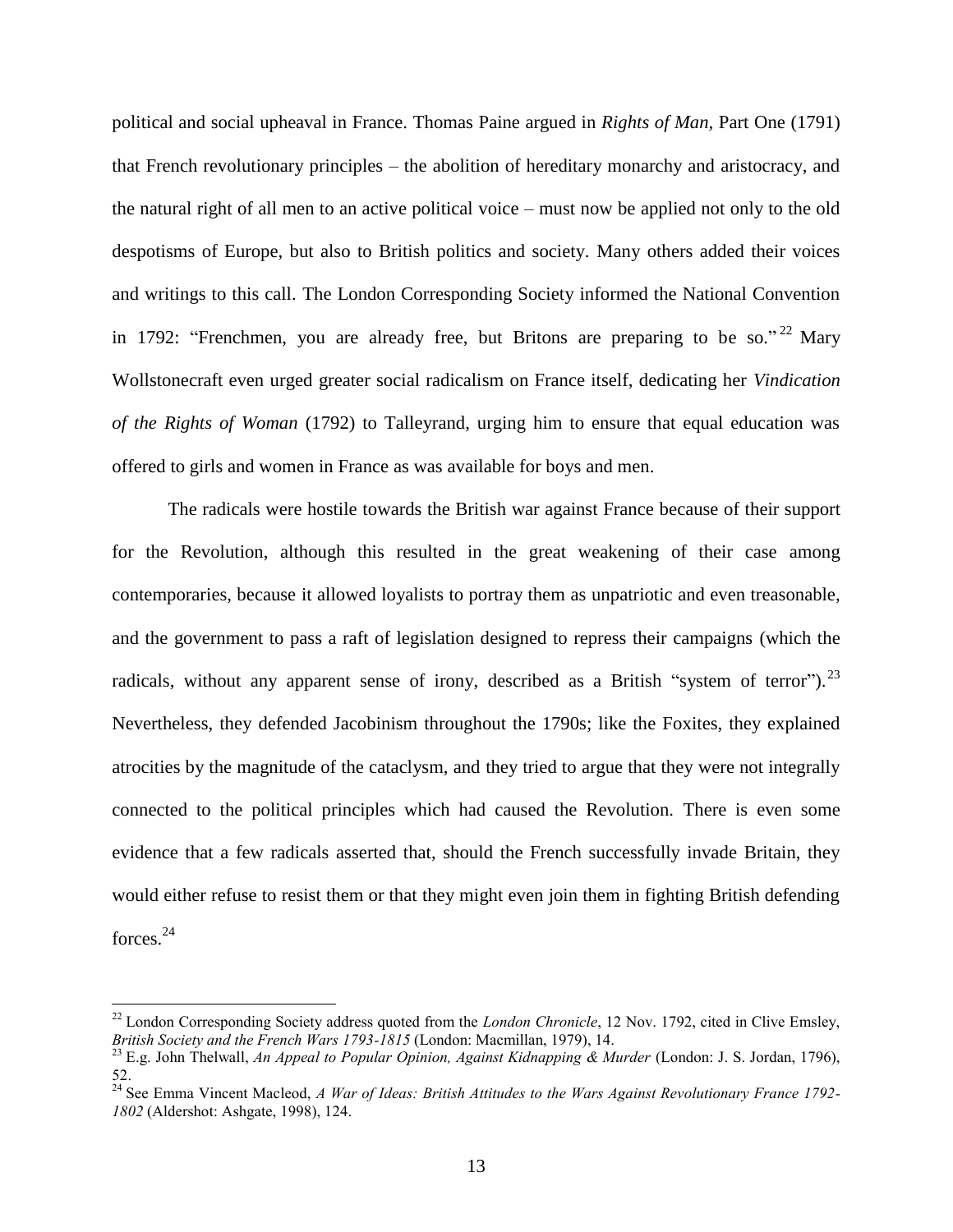Napoleon Bonaparte became a stumbling-block to radical support for the French Revolution, however: his autocratic rule and his lack of respect for representative government such as that of the Swiss cantons disappointed British radicals. Some, such as the poets Wordsworth, Coleridge, Southey and Blake reluctantly withdrew their opposition to the war for this reason; and by the time of the Peninsular War (1808-13), many British radicals supported Spanish and Portuguese resistance to Bonaparte.<sup>25</sup> Paine wrote to Henry Redhead Yorke in 1802, of France: "Republic! Do you call this a republic? I know of no republic in the world except America ... I have done with Europe and its slavish politics."<sup>26</sup> However, many British radicals had been treating the French Revolution with greater caution since as early as 1793, even as they tried to keep defending it; they did not denounce it as it slid into extremism, as the conservatives did, but they did begin to stop holding it up quite so often as a model for imitation, in favour of the American example, which had so far proved a more stable and less bloodthirsty republican regime.

Mark Philp has demonstrated that, in Part Two of *Rights of Man* (1792), Paine was much more concerned to present America as a model republican government than he was to defend revolutionary France.<sup>27</sup> Paine may not have been the only writer to insert the United States into the British debate on France, but he did it at greater length and far more substantially than others had previously done, and, as the Terror in France took root, other radicals began to pick up his lead. The French Revolution proved that the revolution and the republic in America were not predicated on exceptional circumstances, and that their principles were relevant elsewhere; but,

<sup>25</sup> Peter Spence, *The Birth of Romantic Radicalism: war, popular politics and English radical reformism, 1800- 1815*(Aldershot: Scolar, 1996).

<sup>26</sup> Henry Redhead Yorke, *Letters from France in 1803*, 2 vols (London: M. Jones, 1803), vol. II, 342, quoted in Gregory Claeys, *Thomas Paine: Social and Political Thought* (London: Routledge, 1989), 34. See also Sheps, 'The American Revolution and the Transformation of English Republicanism', 8-9; John Cartwright, *The Constitutional Defence of England, Internal and External* (London: J. Johnson, 1796), 40-5.

<sup>27</sup> Mark Philp, 'The Role of America in the "Debate on France" 1791-5: Thomas Paine's Insertion', *Utilitas*, 5:2 (1993), 221-37.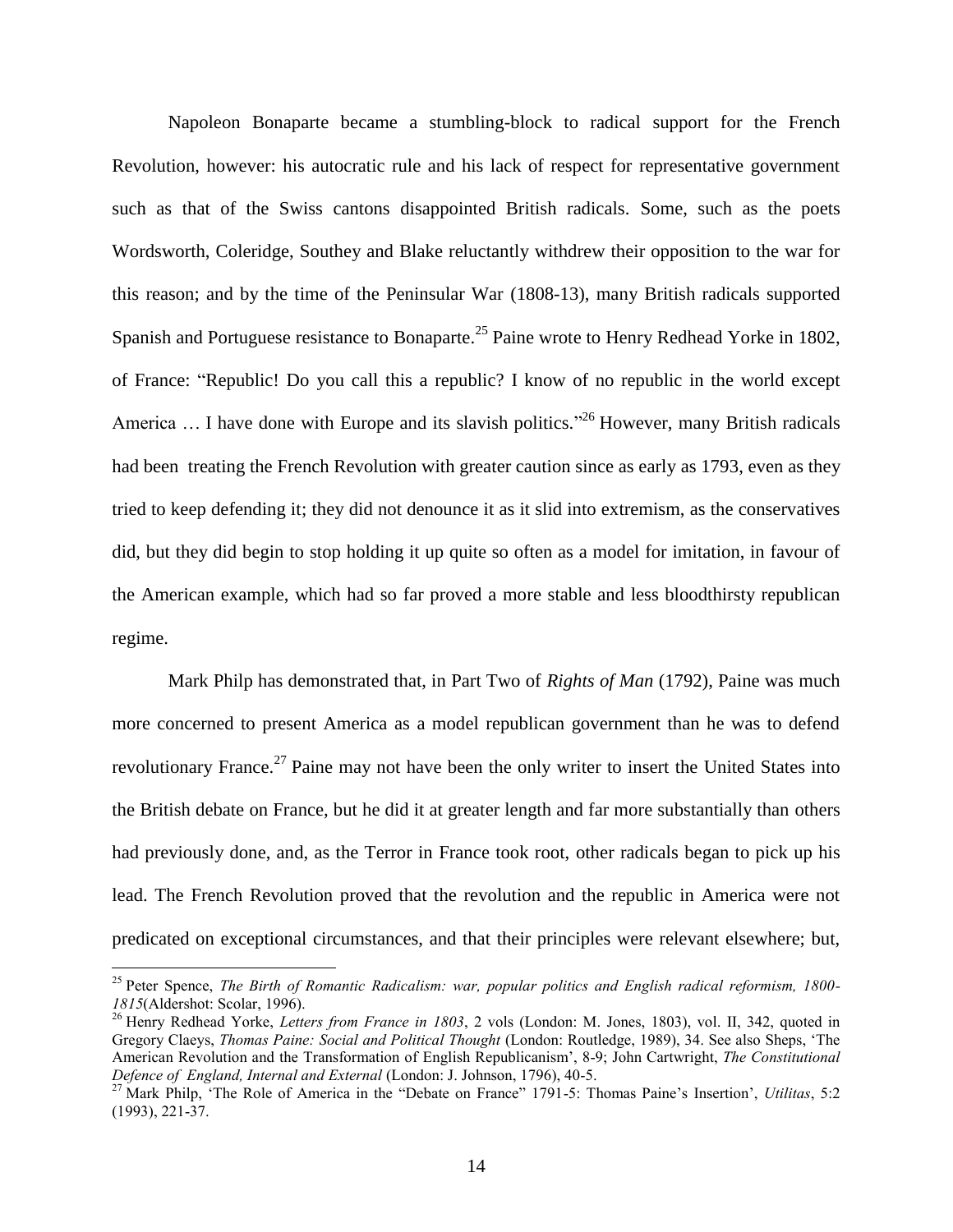as the French republic became an increasingly dangerous model to promote and a disappointment to many radicals and reformers in Britain, the case of America could be much more easily deployed to demonstrate the viability of representative government in the face of criticisms based on the evidence presented by France.<sup>28</sup>

Moreover, revolutionary France had become less than safe for foreigners, even those with known radical credentials. Paine himself was imprisoned in the Luxembourg prison for more than ten months in 1794, and apparently only escaped execution by a quirk of fate, but other British radicals were confined by the outbreak of war to France, and trapped by the Terror in frightening circumstances. Helen Maria Williams, novelist, letter-writer and chronicler of the French Revolution, was also confined in the Luxembourg Palace and then the English Conceptionist Convent, both turned into prisons, together with her mother and sister. It is not surprising that America sustained its role as the asylum of liberty in radical writing and practice in the 1790s, during which many British and Irish radicals emigrated to the United States.<sup>29</sup>

Radicals in Britain were delighted by the outbreak of the Revolution in France, and they were extremely keen to see it succeed. To this end, they defended it, often at great risk to their own personal security, until it was clear that the representative republican government and society promised by its first few years had been replaced by a military autocracy.

#### *British public opinion*

<sup>28</sup> E.g. William Winterbotham, *An Historical, Geographical, Commercial, and Philosophical View of the American United States, and of the European Settlements in America and the West-Indies*, 4 vols (London: Winterbotham, Ridgway, Symonds and Holt, 1795), vol. III, 281.

<sup>29</sup> See Rapport, *Nationality and Citizenship in Revolutionary France: the treatment of foreigners 1789-1799*  (Oxford: Oxford University Press, 2000). Michael Durey, *Transatlantic Radicals and the Early American Republic* (Lawrence, Kansas: University Press of Kansas, 1997) traces 49 English, 18 Scottish and 152 Irish radical emigrants to the United States in the 1790s. See also Richard J. Twomey, *Jacobins and Jeffersonians: Anglo-American radicalism in the United States, 1790-1820* (New York: Garland, 1989).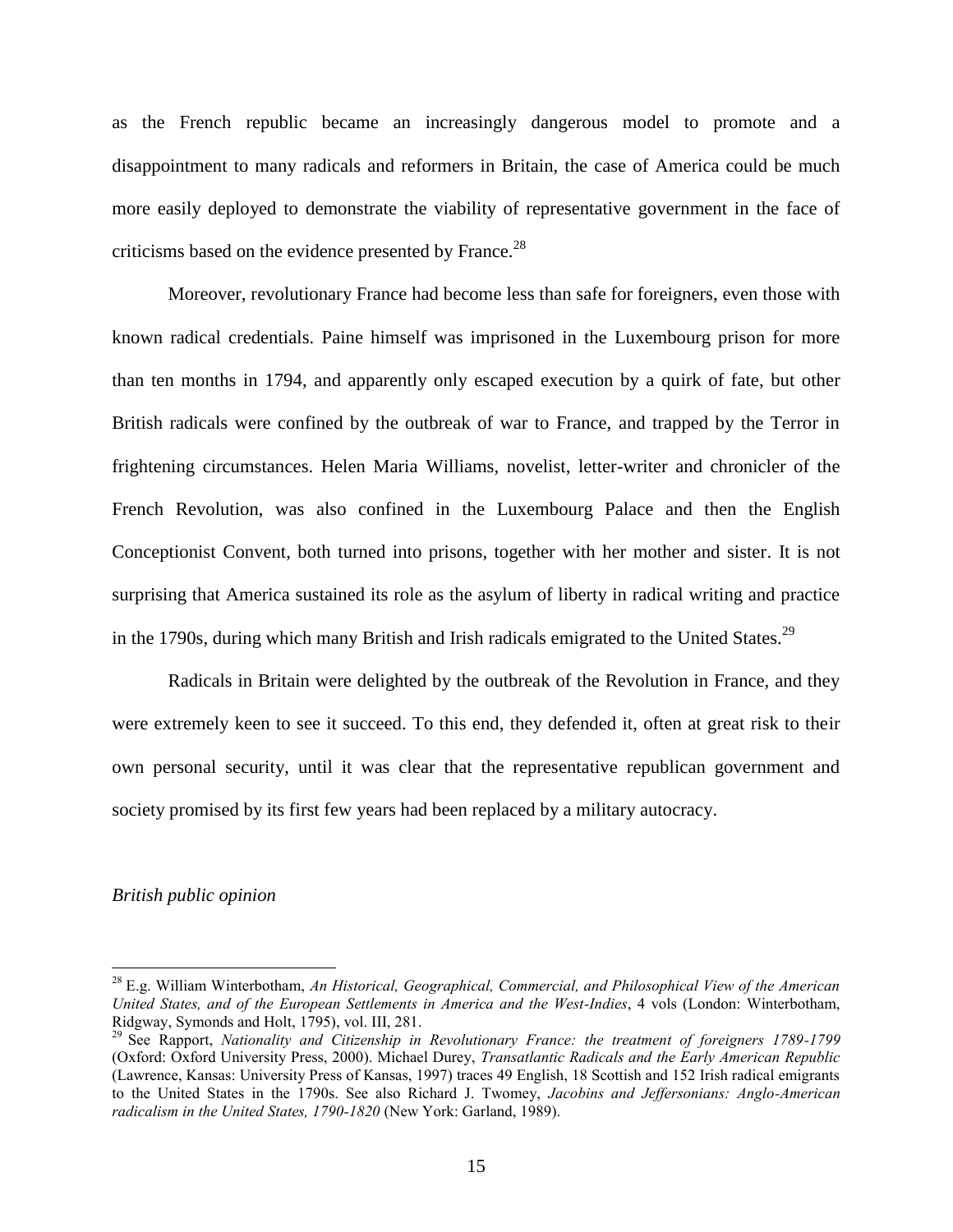It is clear, then, that even those British political commentators with clear ideological commitments or parliamentary loyalties changed their minds regarding the French Revolution as the 1790s progressed and the nature of the Revolution and the republican regime in France changed. Fox and the opposition Whigs clung to their conception of the Revolution as an essentially moderate phenomenon that deserved its place in their genealogy of constitutional rebalancing, and the radicals similarly tried to defend it even though acknowledging more robustly the scope and scale of its purposes, but, like government ministers and other conservatives, they were all forced to review their perceptions of the Revolution after it veered into the Terror and then military autocracy. Outside these groups of activists, other keen political observers also found themselves requiring to revise their opinions, and perhaps these individuals were more representative of most spectators of events: having less to lose by changing their minds, they were more able to acknowledge that they had done so.

The poet Anna Seward offers a fascinating example of this process. It is clear from her many letters to friends during the years between 1789 and 1807 that she took a lively interest in the career of the Revolution in France, but she admitted candidly in them that she had changed her mind about it at various points. Her letters also exemplify the manner in which many British people "spectated" on French events by reading a mix of first-hand accounts and partisan commentary. As a liberal Whig, she was inclined towards a Foxite view of events, but she was reluctantly convinced for a period by Burke's pessimistic writings to reject the optimistic firsthand account of the Revolution offered by the radical *Letters from France* by her friend Helen Maria Williams. Some of the later radical replies to Burke caused her to question this stance, but by autumn 1792, as the Revolution became more sweeping and more violent, and as radical societies flourished in Britain, she had regained certainty of her opposition to the Revolution, and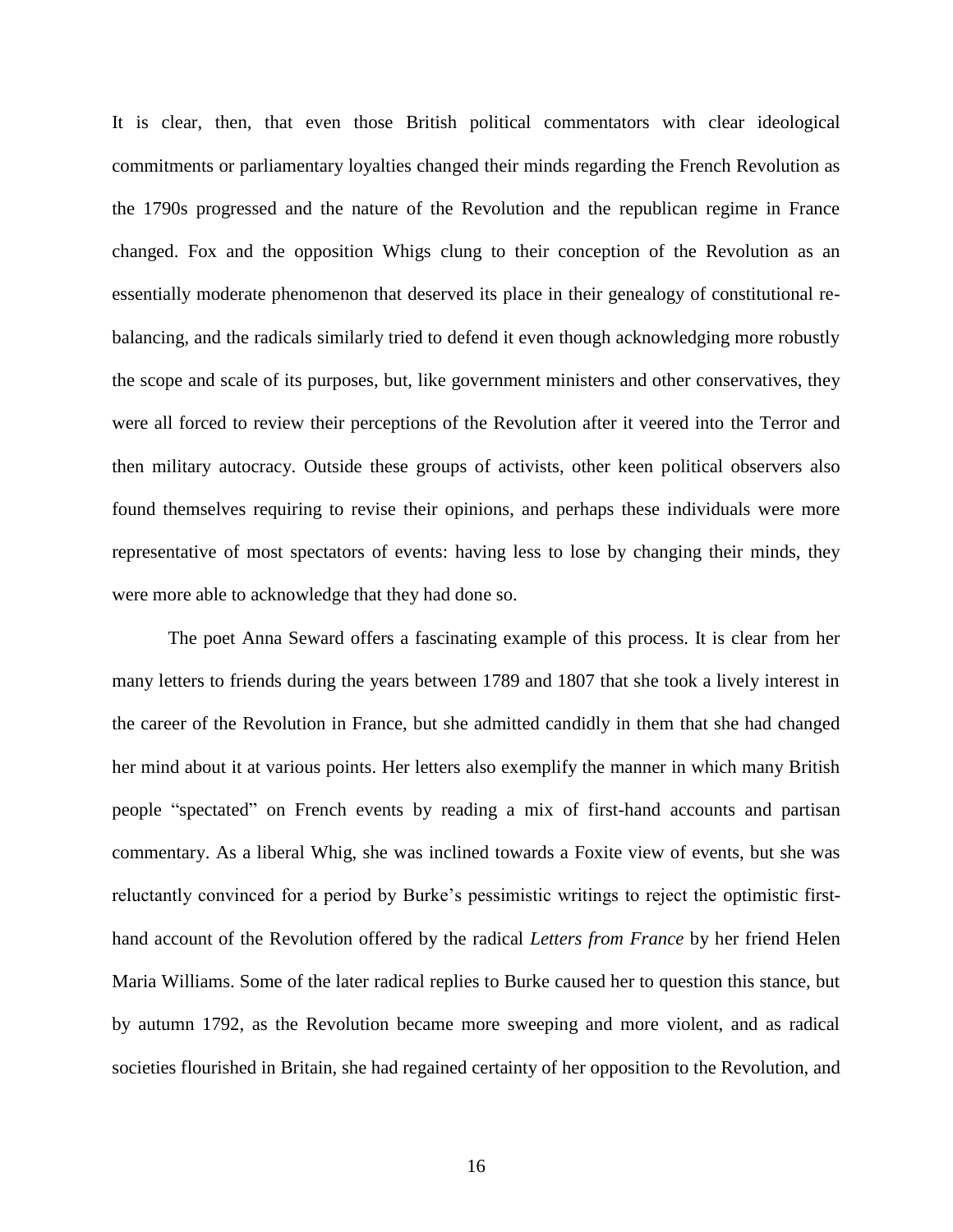she supported the British government's war against France for a year or so after it began in February 1793. By mid-1794, however, the war had proven both unsuccessful and enormously expensive, and Seward had returned to her usual stance of opposing Pitt. Discussing this change of mind, Seward told a correspondent in November 1796, in a comment which showed her unusual honesty and insight: "You will perhaps think I am wading beyond my depth, when I thus write to you of politics ... but I am not too proud to confess myself mistaken, beneath the force of such disastrous proofs of it exhibited by this ruinous war. Time is a broad mirror, which often shows us the fallacy of our own judgment."<sup>30</sup> It seems probable that such fluctuations of opinion on the French Revolution were very common among spectators in Britain and elsewhere.

Other members of the British public were unlikely to have had quite such substantial access to newspaper reporting and pamphlet commentary on revolutionary events, and may have taken much less interest in them until the Revolution was forced upon their notice by the outbreak of war which affected them directly, by way of military recruitment, increased taxation, its impact on manufacturing and trade, and the construction of coastal defences. War turned the impact of the Revolution in France personal for many in Britain and, while some sectors of society benefited from the war, it is unlikely to have disposed most people well towards the Revolution. Conservative activists, as H.T. Dickinson has argued, can be said to have 'won' the debate on the French Revolution in Britain, both in terms of the quantity and distribution of propaganda compared with that of the radicals, and as demonstrated by the reduction of radical

<sup>&</sup>lt;sup>30</sup> Seward to Edmund Wigley, 19 November 1796, in in *Letters of Anna Seward written between the years 1784 and 1807*, 6 vols, ed. A. Constable (Edinburgh: Constable, 1811), vol. IV, 279–280. See Emma Macleod, '"Thinking minds of both sexes": patriotism, British bluestockings and the wars against revolutionary America and France, 1775-1802', in Gender, War and Politics: The Wars of Revolution and Liberation - Transatlantic Comparisons, 1775 – 1820, editors Karen Hagemann, Gisela Mettele, and Jane Rendall (Basingstoke: Palgrave, 2010), 247-64.